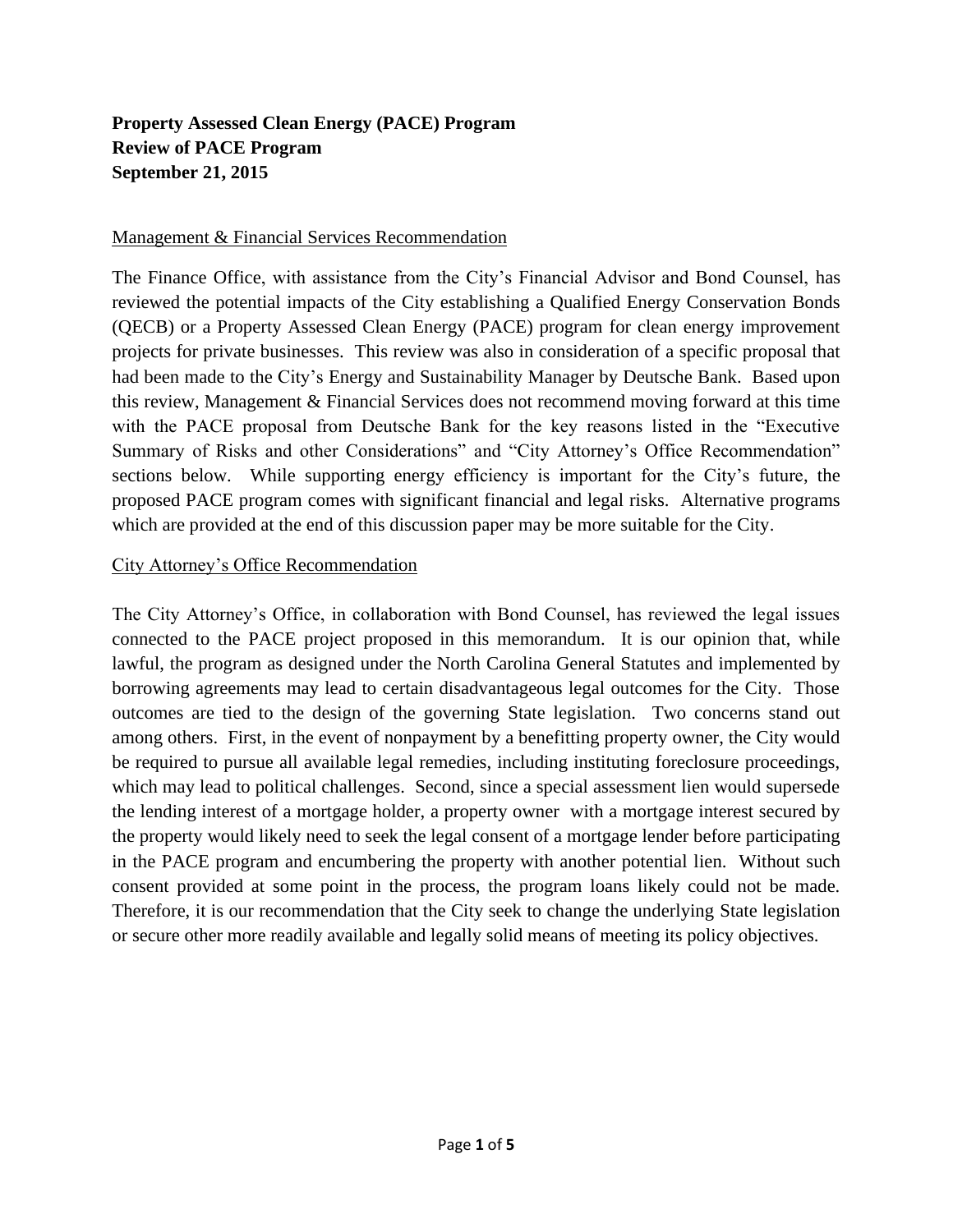# Executive Summary of Risks and Other Considerations

- The City is issuing debt, providing the proceeds to a private entity to be used for energy savings measures on private property, and re-paying the debt with special assessment revenue. In the event the private entity does not make the special assessment payment, the City would be exposed to several significant risks:
	- $\circ$  Political/Public Policy risk a) Elected officials would be asked to approve a loan program for private businesses, some of which could be perceived publicly as businesses with questionable need for public sector support, and to potentially apply the City's credit if needed; b) the City would be forced to foreclose by bond covenants regardless of whether it wanted to do so or not, which would be a public process with Council.
	- o Timing risk the foreclosed property may not be sold in time to make the debt payment.
	- o Credit risk there is legal uncertainty regarding the City's ability to appropriate funds to make the debt payment on behalf of a borrower in the event that a borrower is unwilling or unable to repay the debt. As a result, the City may in the position of not being able to pay its debt from the dedicated source(s) or from any of the City's other sources.
- It is uncertain whether the current prospective bank (Deutsche Bank) would continue to support the program long-term as a core bank product despite the City's significant startup costs including legal, financial advisory, City administrative costs, and County administrative/technical costs. Currently, it is our understanding that Deutsche Bank is the only bank interested in offering this program in North Carolina.
- Due to inexperience with the program nationally and no prior usage of the program in N.C., and its high-level of complexity, the City likely does not know all of the risks and challenges that would be encountered to establish such a program.
- The relatively small borrowing (\$7m to \$9m) makes this an expensive financing (effort to finance is similar - if not greater - than a typical \$100+ million City financing).
- Concerns have been expressed by the City's Financial Advisor, Bond Counsel, and City Attorney's Office on the rationale for proceeding.

# Background Information

- See Attachment 1 "PACE Overview Flowchart" for a graphical depiction of the PACE program.
- **See Attachment 2** "Pace Foreclosure Flowchart" for a graphical depiction of the PACE program in the event of foreclosure.
- Deutsche Bank (DB) has a program they call PACE that they have implemented in other parts of the country. City issues bonds to DB and loans the proceeds to a private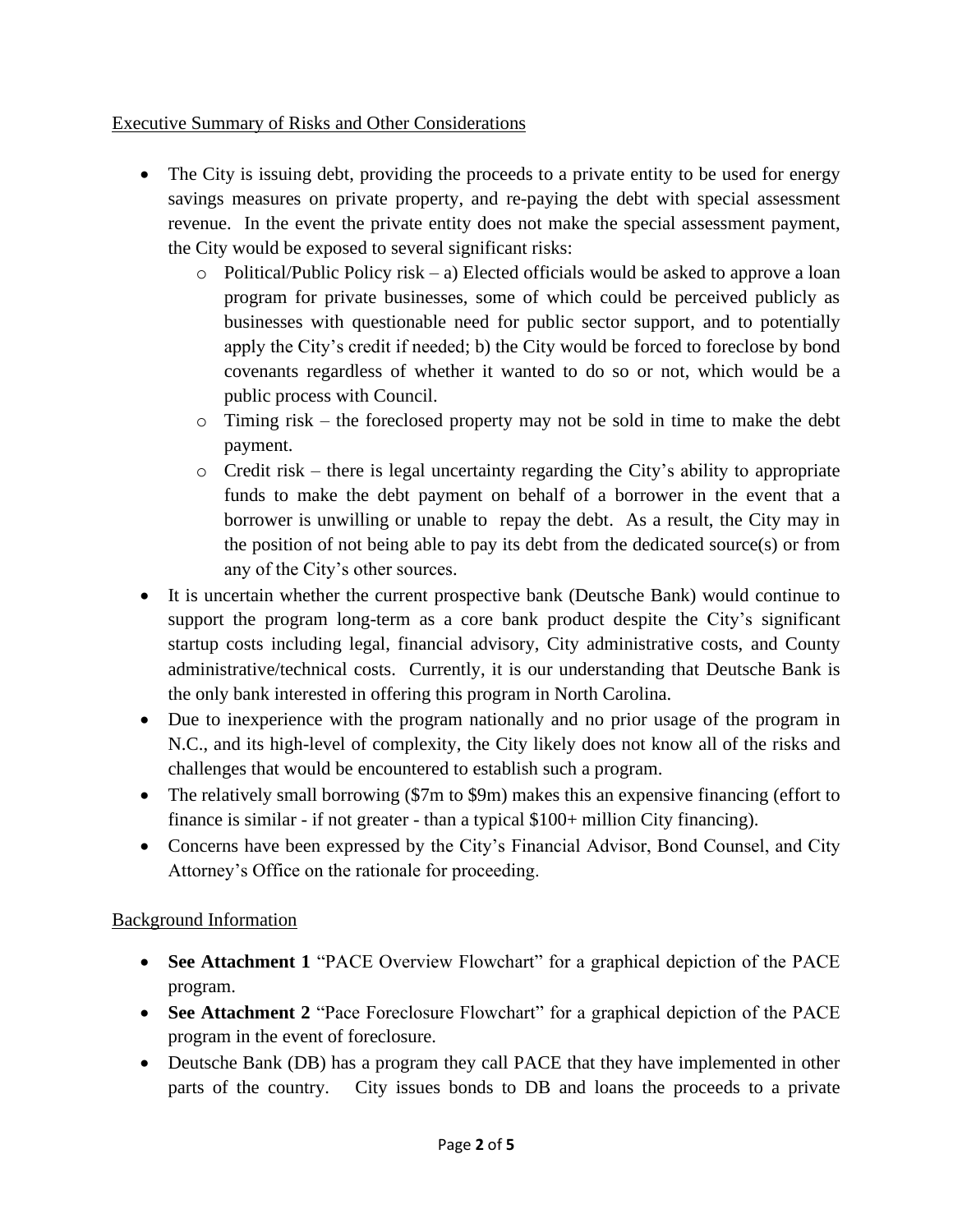business that then makes energy improvements to the property. The loan is backed by a special assessment lien on the property. The County collects special assessment taxes on the property and remits it to the City, and the City uses it to pay debt service.

- The vetting process of determining who will receive the loans would be conducted by Envision Charlotte and DB and their local partner.
- The NC Department of Commerce has allocated Qualified Energy Conservation Bond tax credits (QECB) to the City (\$7 million) and County (\$2 million). It is our understanding that the intent is to have the County re-allocate their allocation to the City.
- The City is among the first in North Carolina to consider issuance of PACE Special Assessment Bonds and City Finance, Legal, City Bond Counsel and the City's Financial Advisor have studied the potential for these bonds inside the current N.C. issuance parameters and prudent financial practices by the City.
- Although this program offers benefits from an energy saving and efficiency prospective, N.C. Statutes limit certain financial criteria and thereby create credit rating and Local Government Commission (LGC) approval concerns. These concerns include potentially creating a moral obligation if special assessment revenues are insufficient, and potential issues concerning legality. Additionally, the small size of the program available at this time results in borrowing costs that are a much greater percentage of the amount borrowed in comparison to other financings that have been undertaken by the City.
- SB 284, Special Assessments for Critical Infrastructure Needs Act, was signed into law by the Governor on June 29, 2015 (SL 2015-121). It extends the sunset for counties and cities to use special assessments for certain infrastructure projects until July 1, 2020.
- Information provided in this overview is based upon our current knowledge level and many other points for discussion and clarifications could occur if we move forward.

# General Considerations

- Use of Special Assessment Bonds in North Carolina is rare and is customarily used for infrastructure purposes. Implementation of the DB type program has not occurred at this time in our State.
- A limited number of banks provide this type of program. Bank of America was initially interested in Qualified Energy Conservation Bonds but determined that it was not feasible for them, due to a lack of means for the City to provide credit support to the bonds. We are not aware of any other bank currently interested in a program similar to the DB approach.
- The City has never engaged in this type of program so there would be significant startup costs and time commitment involved in establishing it, including involvement of the County in the assessment collection and foreclosure. County staff has reviewed this program and currently does not have a system in place to implement the special assessments.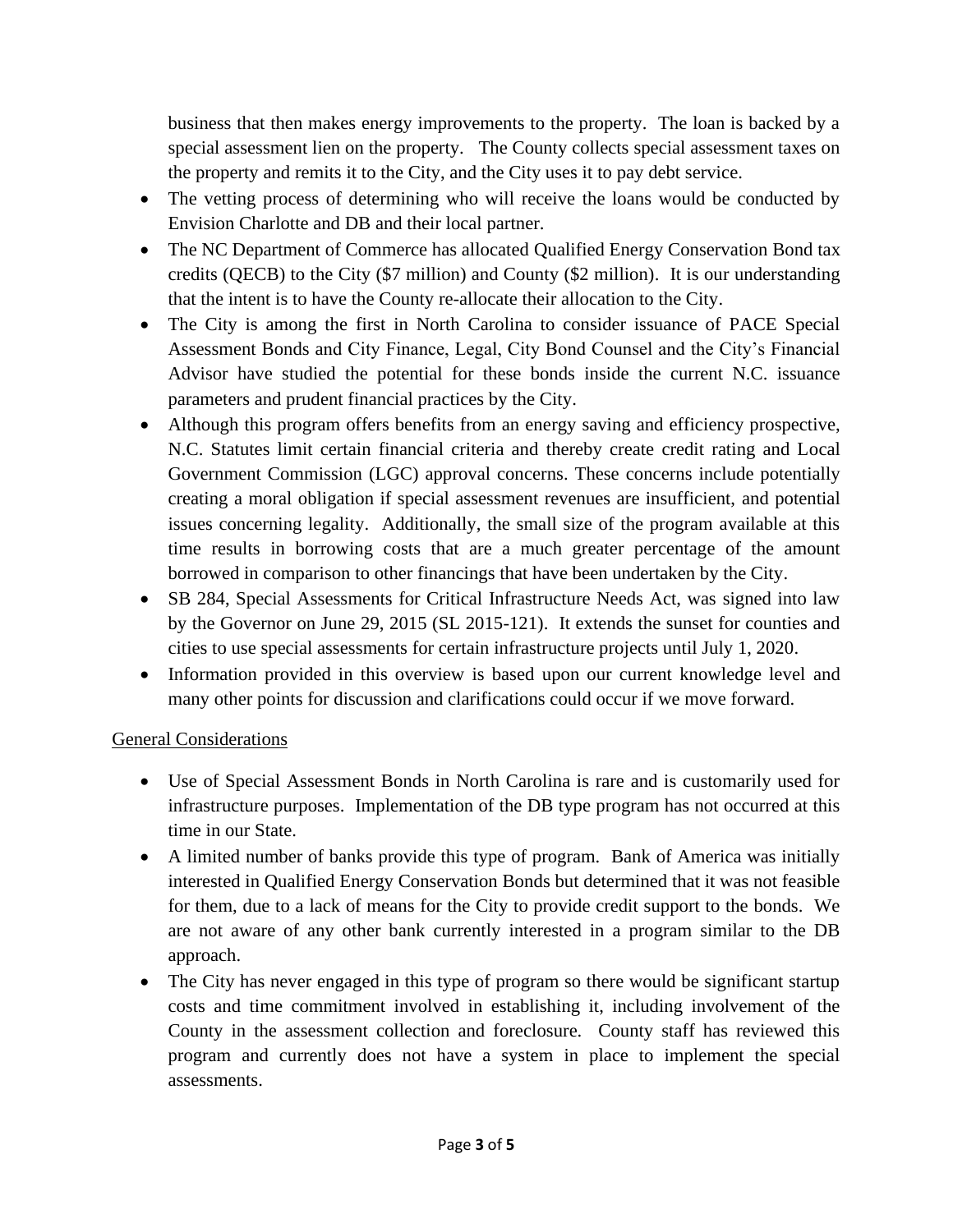- It is uncertain whether the current bank (Deutsche Bank) will continue to support the program. A Capital Markets sector of DB is providing the funds and business decisions inside a Capital Markets part of the bank might choose to eliminate the program at any time based upon profitability, size of the program and the like. DB has indicated that they would provide some sort of financial contribution to offset some of the startup costs but an amount has not been determined at this point.
- The process for approving the Special Assessments is relatively lengthy. How often would the loan program be available for new loans? The statutory process to make an assessment requires several Council actions, including a public hearing and would need to be repeated with each assessment. This would also include the process of issuing bonds for each new loan and LGC approval process.

#### Legal Considerations

- Program has been discussed with the City Attorney's Office and outside counsel.
- State statutes require the City to enforce the assessments and, as a practical matter, the lender is going to require the City to enforce the assessments to the full extent of the law, i.e. ultimately foreclosing on the property for lack of payment. The City will effectively be giving up control of the foreclosure process on nonpayment of assessments and will proceed as directed by the lender.
- In the event of default by a property owner that received a special assessment loan, the City would likely be forced to foreclose on the property, but the City may not receive the proceeds from the foreclosure sale in time to make payment on the special assessment bond. The financing documents will make it clear the loan is secured solely from the proceeds of the special assessment and no other funds of the City. See credit considerations below for future discussion of this important structure factor.

# City Credit Rating and Local Government Commission Approval Considerations

- The structure of the bonds and contemplated legal documentation has been reviewed with rating agencies and staff of the LGC by our financial advisor. Although DB has agreed to hold the City harmless from a debt service shortfall from the assessment collections, significant credit and other potential statutory issues discussed above remain based upon discussion with City legal and financial advisors.
- The statutory structure permitting these bonds in N.C. does not provide a clear mechanism for the City to intervene in any assessment collection deficiency. Additionally, the ability of DB to actually shield the City from rating risk is uncertain.
	- o Despite not being contractually/legally required to do so, it is unclear whether or not the City could use other funds to re-pay special assessment bondholders either as a policy matter or to protect its credit.
	- o A default by one or more of the businesses that received the special assessment loan could have a negative impact on the City's credit. For example, in a similar